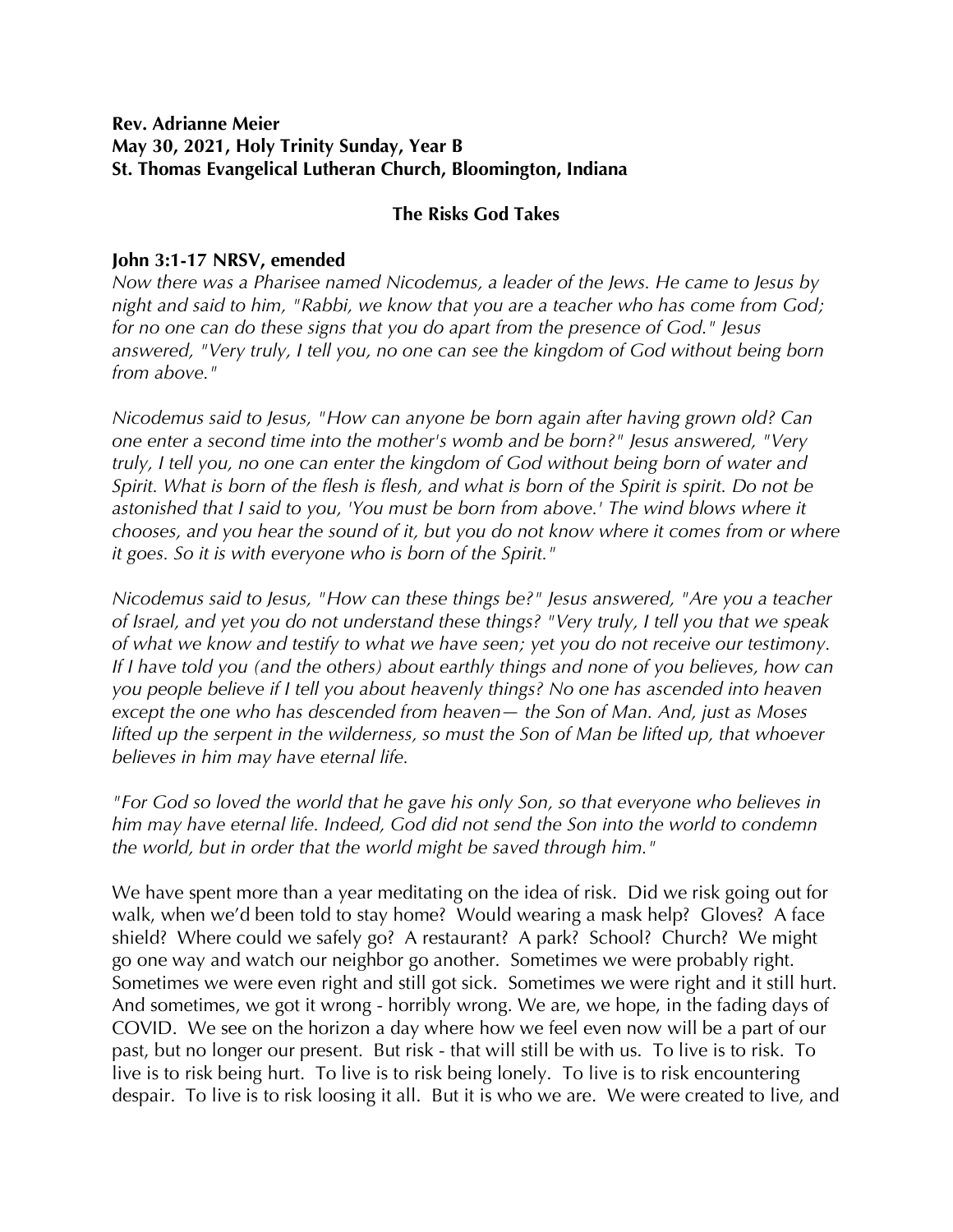risk is just what comes with it. In this way, we mirror our creator, our God, who takes incredible risks in order to bear creation into being and to love us until we are born again into eternal life.

In the darkness of night, the Pharisee Nicodemus comes to Jesus for clarity. There is an irony that he comes to see at a time when all is shades of grey, but, as we know, the deep mystery of night often unlocks in us truths we did not know were hidden there. John identifies Nicodemus as a leader of Judeans. Clearly, Nicodemus knows his stuff. He comes with credentials. He has reached the pinnacle of achievement in his day. And Jesus begins to speak to him by telling him, "The way to understand what I am doing, and the kin-dom that I am bringing into the world, is to be born again." Hear Jesus' statement again. We're so used to it that we jump to the many, layered meanings of being born again without hearing it as Nicodemus did. Jesus says that to understand that kin-dom of God - and remember, he says this to someone who achieved greatness, who knows many things, who is himself probably a parent, maybe even a grandparent — Jesus says to Nicodemus that the way to understand the kin-dom of God is to become like a helpless, ignorant infant. To understand the kin-dom of God is to undergo the messiness and risk of labor in order to be born into a new understanding. Jesus is drawing a metaphor to some very undesirable people and things: children, women, and childbirth.

In Jesus's time, children and women were of little account, especially to someone like Nicodemus. And childbirth, with its messy bodily fluids, was delared unclean by nearly all religions' standards. But this is the metaphor Jesus choose. It isn't a tidy metaphor. It is a metaphor filled with risks. Many women in Jesus's day would loose their lives in childbirth. Many infants in Jesus's day would not live past the age of two. Why would Jesus say that this is what the kin-dom of God is like?

Before we leave this image, I want to remind us that in the United States, we have the highest maternal mortality rate of any so-called developed country. The risk is highest among people of color. The highest risk is among those who will labor to bring their children into a world that too often makes clear it does not want them. To labor and bear a child in this country is to accept a series of risks that, in my opinion, are untenable. Why would Jesus say that this is what the kin-dom of God is like?

And, beloved, more and more people wish to bear a child into this world, but cannot. Or the family they've dreamed of cannot become a reality. To live in our day and age where children are celebrated, and where we often lift up a single image of a family as sheer prefect - to live in this world is for many people to wear their heart on their sleeve and to have it broken again and again because of a dream they have and cannot obtain. Why would Jesus say this is what the kin-dom of God is like?

And, beloved, before we leave this image, I want us to remember that every child born is somebody's child. I want us to remember that every child born is *our* child. The heartbreak of mothers whose children die publicly, horrifically, is our heartbreak. The risk